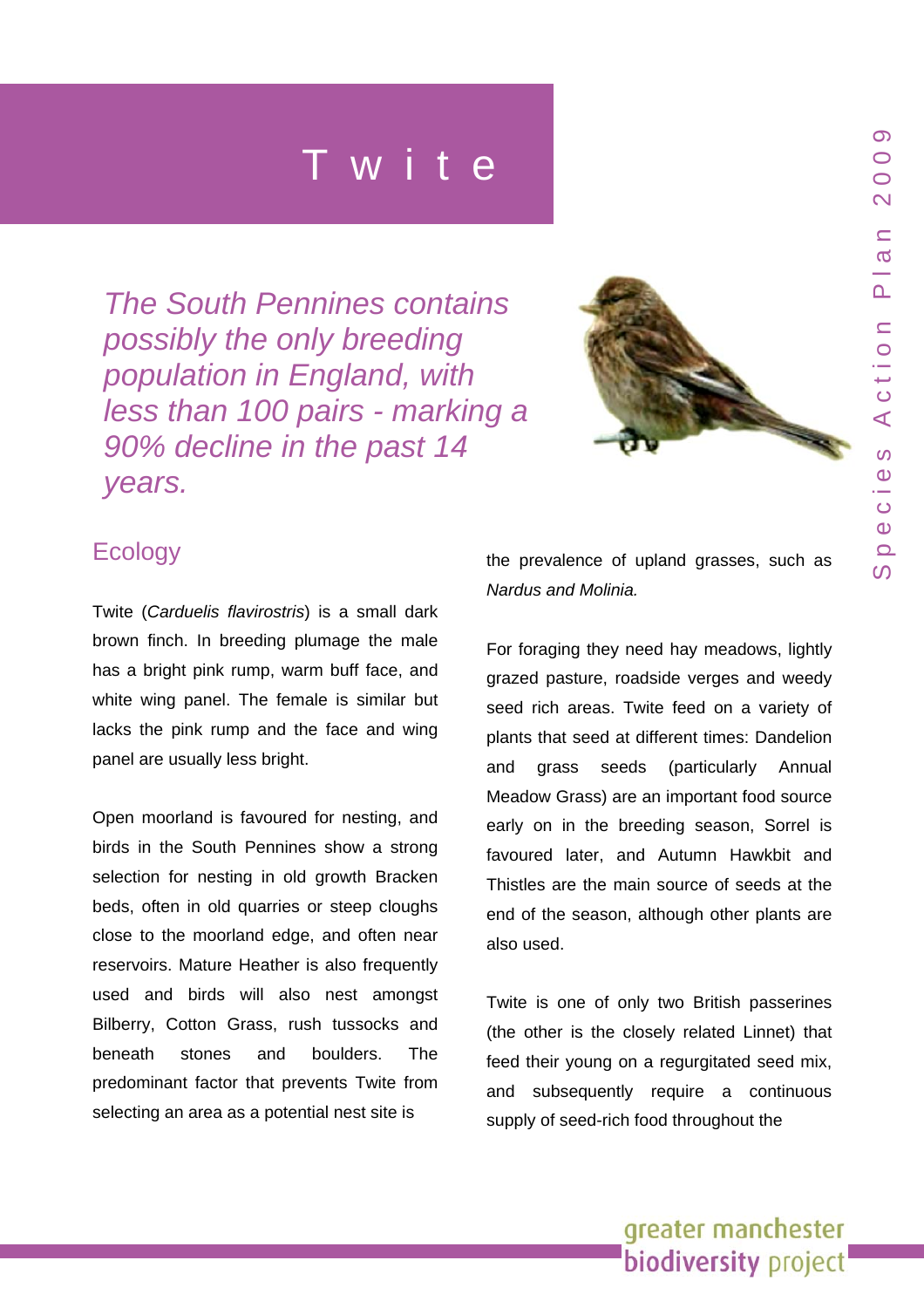spring and summer to nest successfully. Equally important is the distance of feeding areas from the nest site. If these are not within a 2.5 km radius of the nest parental foraging flights can be too long, and chicks do not receive enough food to fledge successfully. This is particularly important, as the seed only diet is less nutritious than an invertebrate diet.

Nesting takes place between mid May and July, with up to two broods in a season.  $4 - 7$ eggs are laid in each clutch, with an average of 5.2. Twite breed in loose colonies, although this may simply reflect their ability to nest in relative close proximity in highly fragmented patches of suitable habitat, rather than represent colonial nesting in the strictest sense.



#### Breeding habitat, Light Hazzles, Rochdale

Ringing studies have recently established that the majority of South Pennines birds spend the winter on east coast salt marshes, principally between the Humber and the Thames Estuary, and some individuals have

# greater manchester **biodiversity** project

also been found along the North Sea coasts of the Netherlands and Belgium. A few do remain in the South Pennines throughout, and a very small number of Pennine birds also choose to winter on the west coast, although the vast majority of Twite that winter on west coast estuaries are Scottish birds.

### Current status and distribution

#### **International**

**Twite** 

Within Europe the population is considered to be of international importance, and is centred on the Atlantic coastlines and mountains of Norway, Britain and Ireland, with small populations in Finland and Sweden. The Norwegian population of more than 17,000 pairs is considered stable. Twite has a disjunctive world distribution and the North West European population is some 2,500km from the other main population, which extends from the Caucasus to the Himalayas. Twite is the only European bird to be derived from the Tibetan fauna type.

#### **National**

Twite is a Red Listed Species of Conservation Concern and UK Biodiversity Action Plan Priority Species, due to a rapid and large-scale decline in both numbers and range over the last 4 decades. Nationally, the main population is found in the Highlands and Islands of Scotland and is estimated at 6000 – 10,000 pairs but is considered to be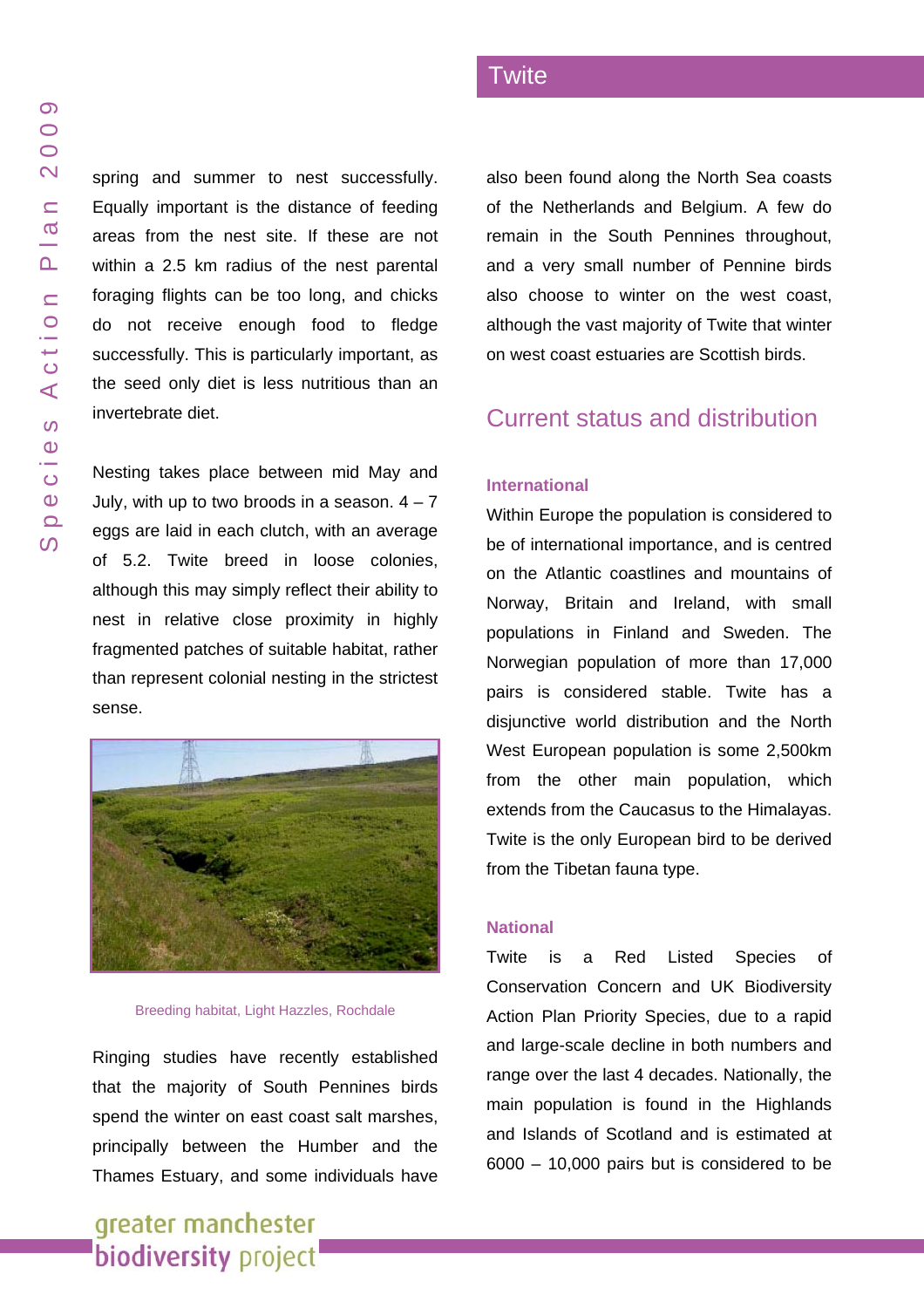declining. Only a few pairs of Twite breed in Wales and Northern Ireland.

#### **South Pennines and Greater Manchester**

In the early 1900's, Twite bred in 11 counties in northern England, with an outlying population in north Devon. However, by 2000, Twite were only recorded breeding in 6 English counties. It is now likely that almost the entire English breeding population is confined to the species traditional core range, located around the South Pennines Special Protection Area (SPA). A dramatic drop in numbers at traditional east coast wintering areas has mirrored declines on the breeding grounds.

In the South Pennines SPA, the breeding population has declined by 90% over the last 14 years. 45 sites, which held Twite colonies in the 1960s, were resurveyed during 2004 – 2005, and Twite no longer bred at 34 of the 45 sites. The South Pennines population was estimated at 126 - 203 pairs.

During May – July 2008 a further extensive survey was undertaken, coordinated by the RSPB. Over 40 sites were surveyed throughout the South Pennines and although results are still yet to be published (July 08), less than 100 breeding pairs were recorded. During this survey 20 - 30 pairs were recorded in an area between Chelburn, Blackstone and Light Hazzles Reservoirs in Rochdale, which was the largest breeding population recorded during the survey and now represents the most important area for breeding Twite in England (Roy Taylor, RSPB, pers.com).



Distribution of Twite in Greater Manchester

As part of the 2008 survey a further 5 sites were surveyed in Greater Manchester where Twite had bred in the past - 3 in Rochdale; Watergrove Reservoir, Hoar Edge and Birchen Holts, and 2 in Oldham; Saddleworth Moor and Castleshaw Reservoir / Bleak Hey Nook - but Twite was not found to be breeding at any of these sites. It is now likely that the Light Hazzles' birds represent the only breeding population in Greater Manchester.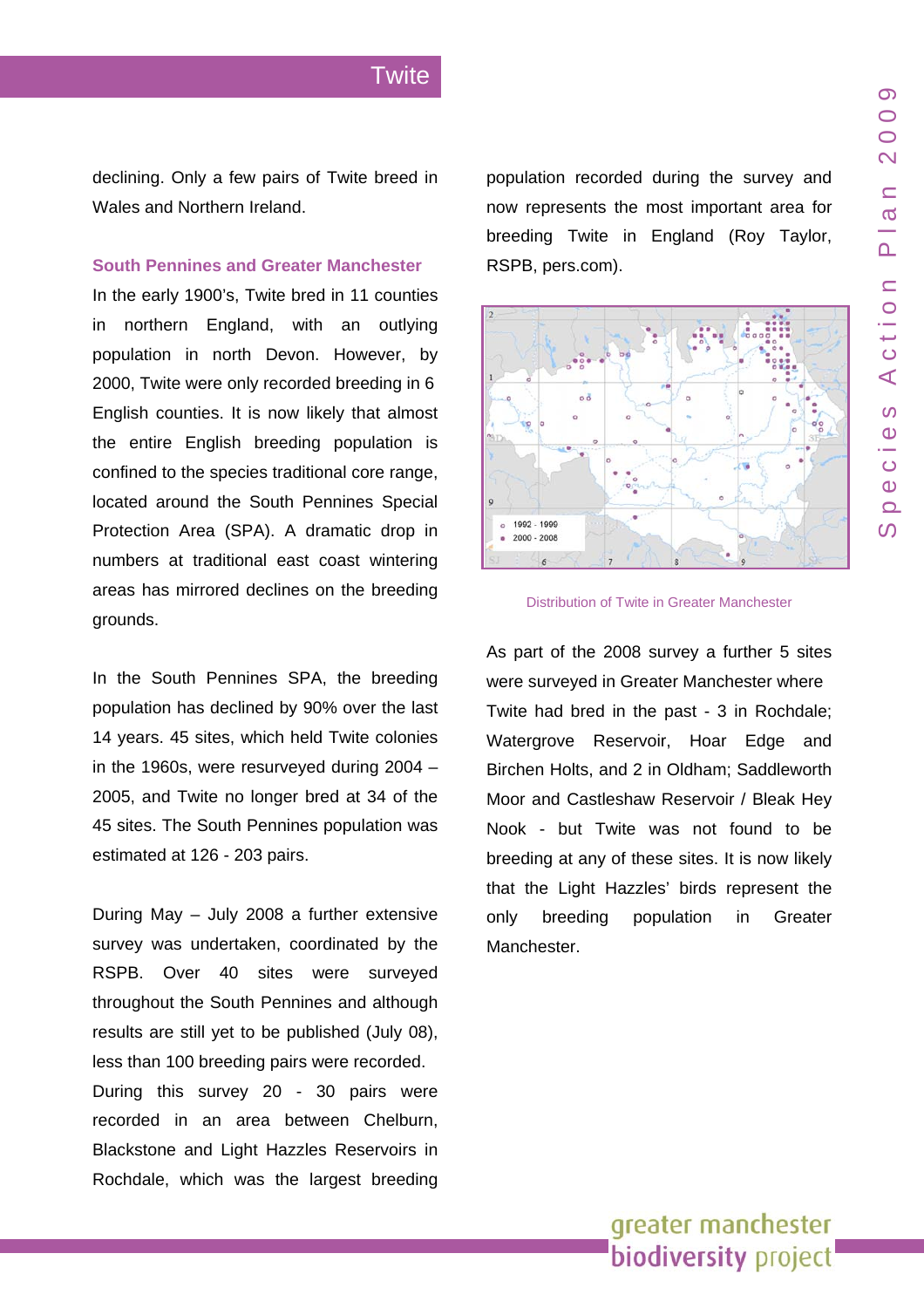## Factors affecting the species

#### **Loss of Feeding Sites**

In recent years the uplands of England have undergone a period of agricultural intensification, with many traditional hay meadows converted to intensive silage production or permanent pasture. Silage production frequently involves ploughing and re-seeding with fast growing grass varieties, such as Italian Rye Grass, which out compete other flowering plants. Cutting dates are now much earlier and numerous cuts occur within each season.



Traditional hay meadow

Hay meadows are now often cut during the peak breeding period in June and the first silage cut can be as early as May. On many enclosed pastures high stocking densities reduce opportunities for grasses and other plants to set seed. All these intensive methods have resulted in a widespread reduction in the availability of wildflowers and their seeds, which Twite utilise throughout the breeding season.

The cutting of roadside verges by local authorities can also remove a rich source of seeds, especially late in the season after meadows have been cropped. Many upland meadows are now also frequently used as horse paddocks, which are often overgrazed.

#### **Loss of Nesting Habitat**

Overgrazing by sheep has greatly reduced the area of tall mature Heather and Bilberry at the moorland fringe. This in turn leads to the formation of grass dominated moorland that is unsuitable as a nesting habitat for Twite. Bracken control is widely practised and positively encouraged on farms in areas designated as ESAs. Uncontrolled landscape scale burning of grass moor for livestock grazing can also remove valuable nesting habitat, including the loss of bracken litter from mature beds, which is a crucial requirement for Twite nesting in Bracken.

#### **Loss of Coastal Wintering Habitat**

Twite wintering on the English coast predominantly utilise salt marshes, where they feed on *Salicornia* seeds. Saltmarsh habitat has undergone large-scale loss in recent years due to erosion, sea level rise, and the prevention of landward migration by hard sea defences. Twite may be particularly vulnerable to such losses as their preferred pioneer communities are amongst the first to be lost.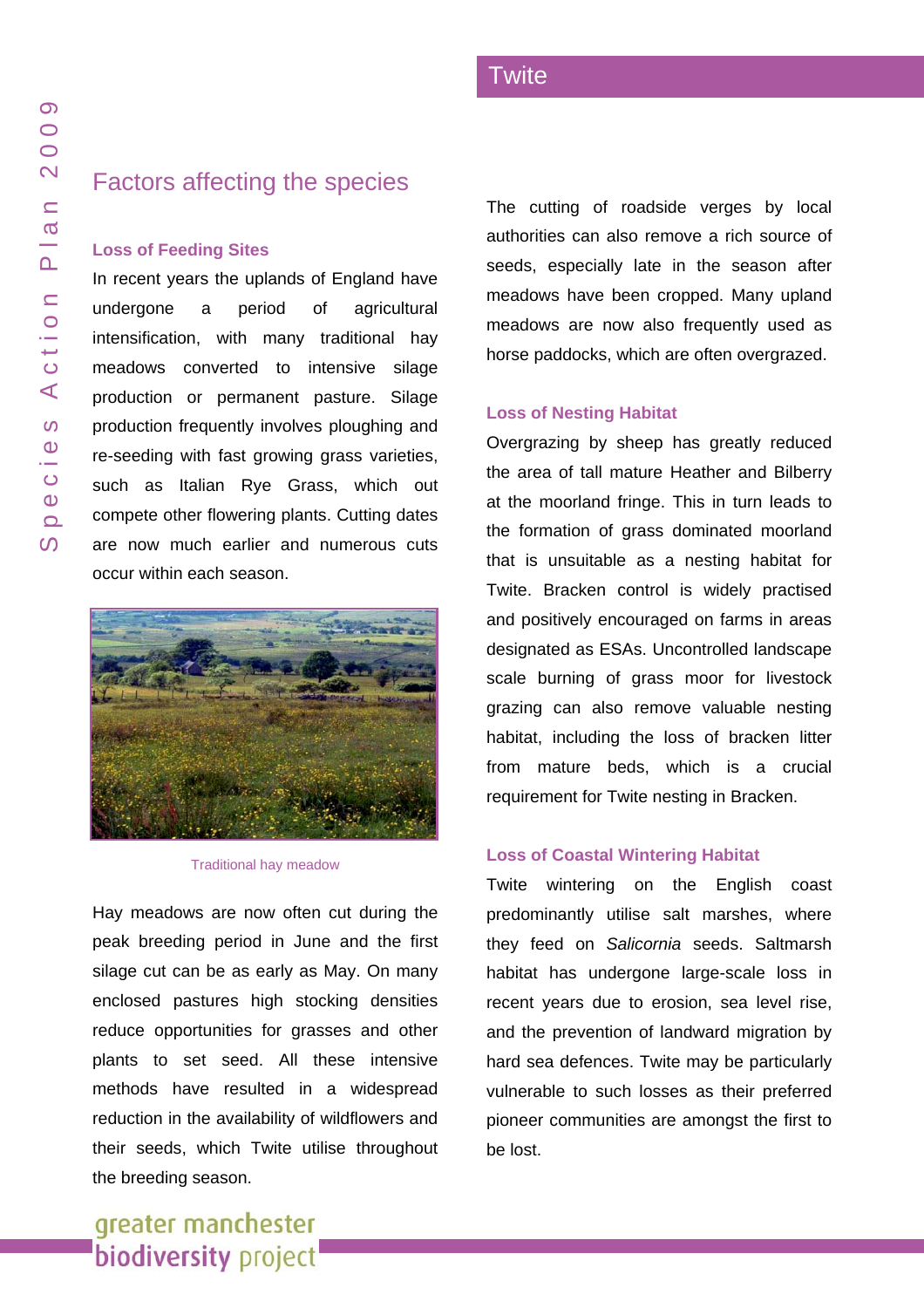$\Omega$ 

### **Twite**

## Current actions

- ♦ A jointly lead project by RSPB and Natural England began in 2008/09. It is a 5-year project and will focus on extant colonies in and around the South Pennines SPA (and any new colonies discovered during this period). A Project Officer was appointed in 2009 to deliver targeted, proactive habitat intervention, with survey and monitoring to be undertaken by a Research Biologist.
- The RSPB carried out an intensive survey of the South and West Pennines in 2008, to establish breeding distribution and estimate population size. Twites were recorded at 20 of the 42 sites, with a decline of at least 50% since 2003.
- ♦ A Habitat Intervention Handbook is being developed for use by advisers for use when setting up Higher Level Stewardship agreements, and a landowner version should follow later.
- Habitat Management Calendars are being created for guidance for landowners and advisers.
- The surveying for 2009 will concentrate volunteer input around

foraging sites utilised by Twite, identifying potential foraging or donor sites, harvesting seeds and sowing them on receptor sites. RSPB staff, the Research Biologist and an MSc student will be carrying out thorough breeding site and nest monitoring, i.e. breeding performance, chick biometrics, brood size etc.

Advisers from RSPB, NE, Peak District National Park Authority, Calderdale Seeds Project and others are in discussions with numerous landowners at various stages of potential HLS agreements.



Silage production in the South Pennines

- Local media publicists are running Twite articles that will increase awareness and how people can help.
- Supplementary feeding has been reassessed and is being factored into the Habitat Management Handbook.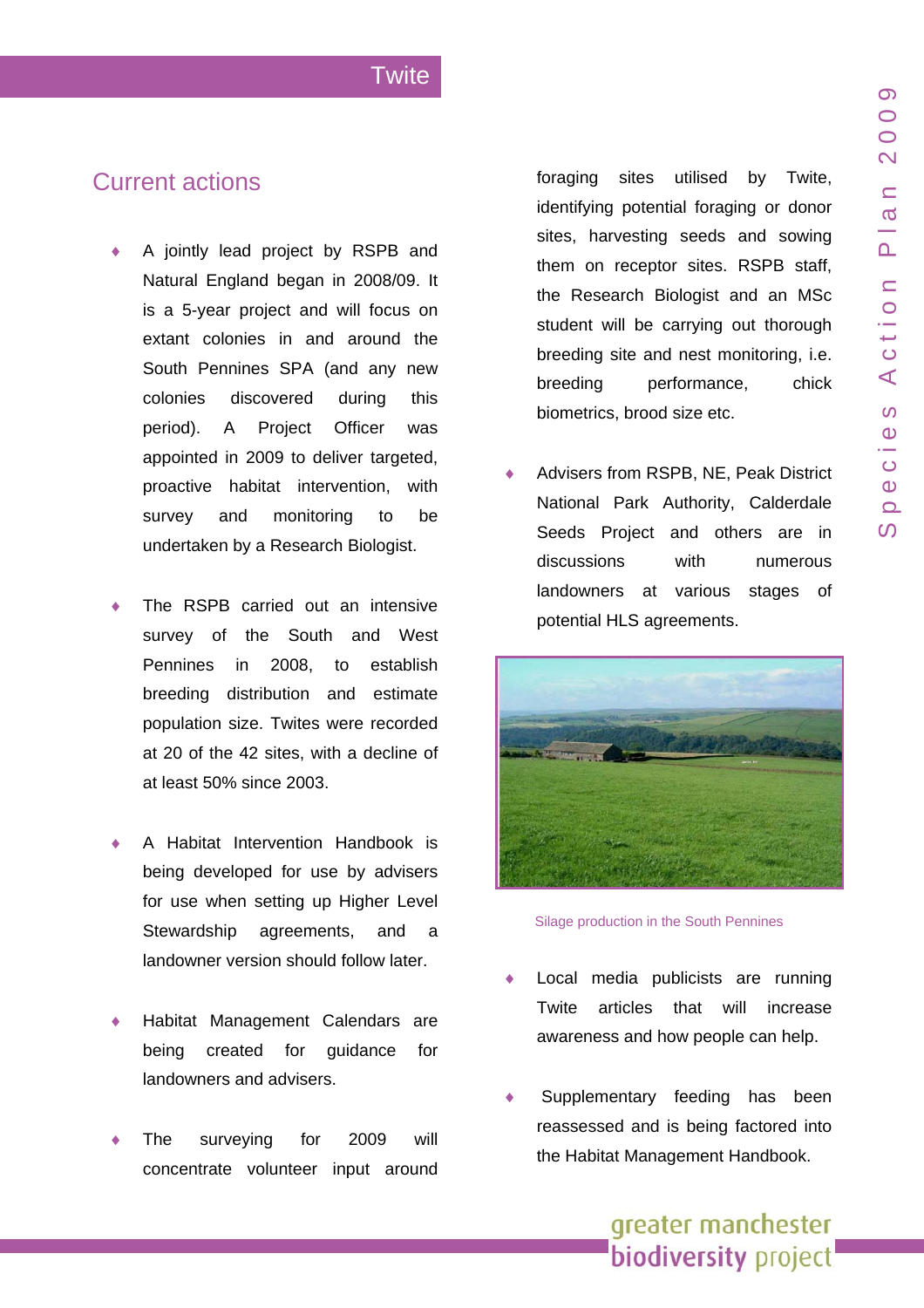## Objectives and targets

| <b>Objective</b>                        | <b>Target</b>                                                | <b>Quantity</b> | <b>Target Date</b> |
|-----------------------------------------|--------------------------------------------------------------|-----------------|--------------------|
|                                         | To maintain the existing Ensure the population is 200% of 25 | <b>Breeding</b> | 2013               |
| population<br>through                   | the 2008 baseline                                            | (2008)<br>Pairs |                    |
| protection<br>οf<br>current             |                                                              | baseline)       |                    |
| nesting and feeding sites.              |                                                              |                 |                    |
| To<br>increase                          | both Aim for an increase to 200% of                          | 5 Occupied      | 2013               |
| population size and range current level |                                                              | 1km<br>squares  |                    |
| through creation of new                 |                                                              | (2008)          |                    |
| nesting habitat and feeding             |                                                              | baseline)       |                    |
| sites.                                  |                                                              |                 |                    |

# Proposed actions

There is much that could be achieved through local and community action and a programme of interpretation that attempts to explain the importance of Twite within the cultural landscape of the South Pennines is also much needed. Possible actions could include:

- Work with community groups to establish hay meadows or flower rich pastures on land influenced by the community i.e. local authority landholdings, roadside verges, and footpaths. ETRP, NE, RMBC, OMBC, FWAG, UU. Ongoing
- Training for community groups on the management of land for Twite, create

a landowners handbook for guidance and promotion. ETRP, RSPB, NE, SPTG, FWAG. Ongoing

- Volunteers trained in ecological monitoring and incorporated into core project survey work. ETRP, RSPB, SPTG. Ongoing
- Information and interpretation events. Publicise Twite and proposed land management policy, through all available media channels. ETRP, SPTG, GMBP, RSPB, NE. Ongoing

#### **Species Recovery Programme**

Habitat intervention and monitoring will target land within a 2.5km radius of all extant colonies and dependent upon success in stabilizing and increasing the size of those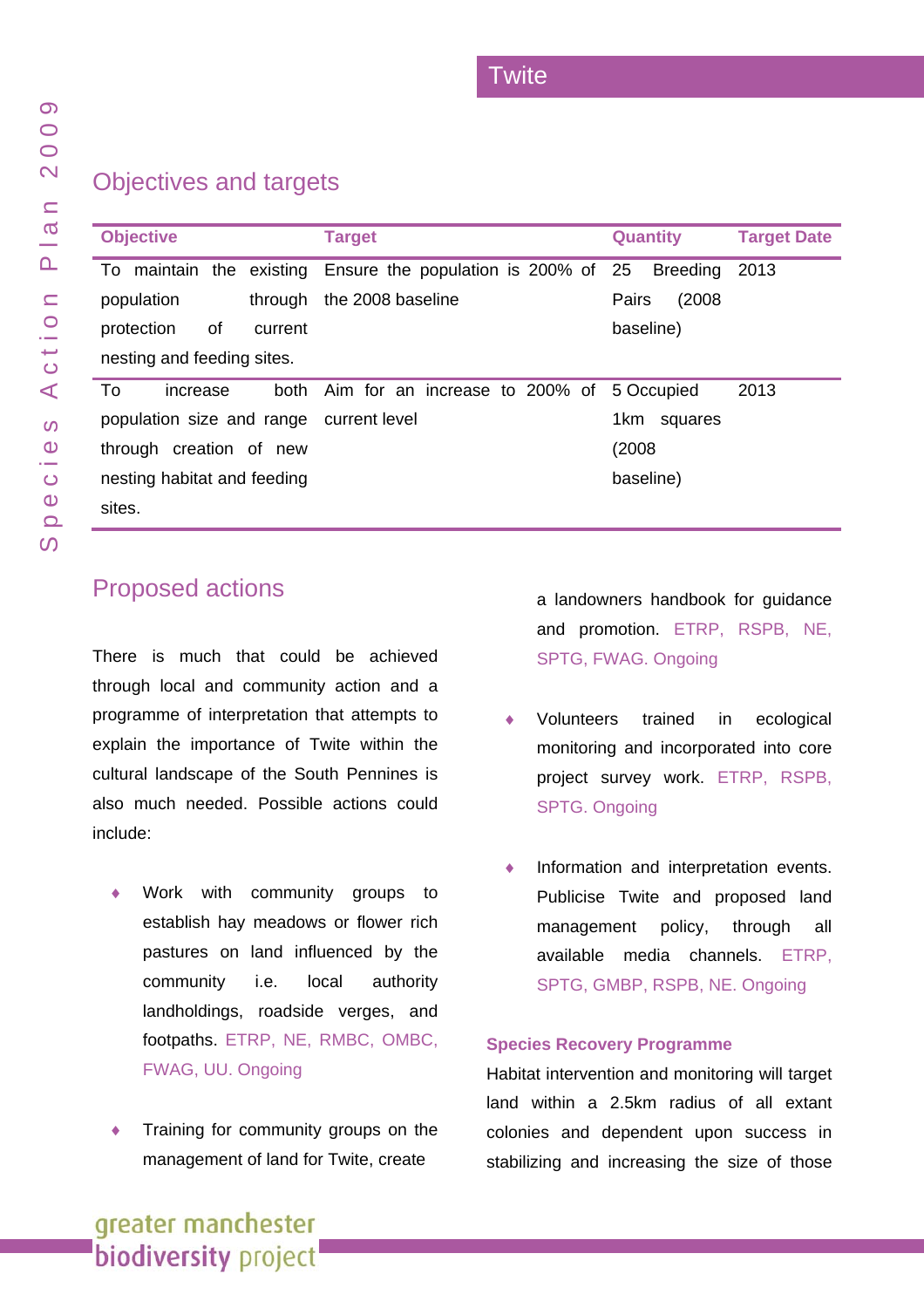$\Omega$ 

### **Twite**

colonies, will then target intervention measures beyond the 2.5km radius and around former colonies. Twite focussed management options will be included for areas outside of this, where advisers are working with landowners on Higher Level Stewardship agreements in areas relatively close by. ETRP, NE. 2013

- The aim is for all existing nesting and feeding habitat within a 2.5km radius of each colony will be secured through management agreements and/or agrienvironment schemes. In addition intervention measures will be introduced to create new, tall vegetation in suitable nesting areas and restore seed-rich foraging habitat. This will be achieved through agrienvironment scheme prescriptions and trialled intervention funded directly through the project. The Light Hazzles, Blackstone, Chelburn Reservoirs colony will be included within the scope of this project. ETRP, NE, OMBC, RMBC, FWAG, UU. 2013
- Supplementary feeding programmes to be re-examined using all available data. Findings from this to be used to update existing protocol and complement the proposed habitat restoration project. ETRP, SPTG, UU, RSPB. 2009

#### **Survey and Monitoring**

- An RSPB Research Biologist will continue to monitor the Light Hazzles colony during the 2009 breeding period at least, as part of the recovery project. RSPB. 2009
- Annual surveys and monitoring of breeding Twite at both extant and extinct sites. ETRP, SPTG, LBR, RSPB. Ongoing
- The RSPB have established a database of Twite records for the South Pennines and will work with county recorders, birdwatchers and the South Pennines Twite Group to ensure that the database remains current. RSPB, SPTG, LBR, GMEU. **Ongoing**



The Twite colour ringing study will continue to research Twite movements within the South Pennines. UU. **Ongoing**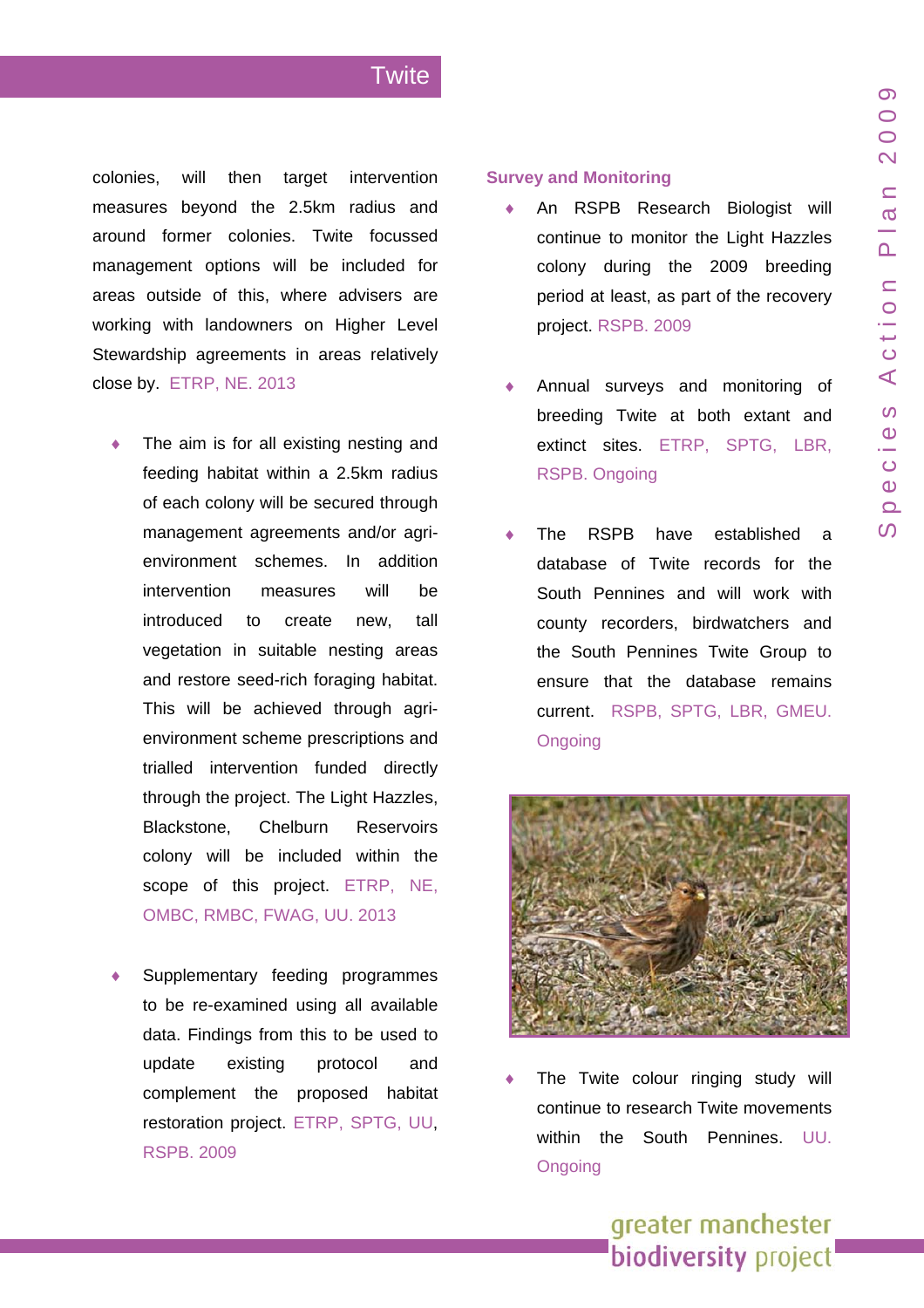Promotion of upland agri-environment measures and support to facilitate entry into schemes, which bring about landscape change. ETRP, NE, FWAG, OMBC, RMBC, UU. Ongoing

#### **Lead Partners**

| Leau Faruiers |                                         |  |
|---------------|-----------------------------------------|--|
| <b>ETRP</b>   | <b>England Twite Recovery Project</b>   |  |
| <b>FWAG</b>   | <b>Farming and Wildlife Advisory</b>    |  |
|               | Group                                   |  |
| <b>GMBP</b>   | <b>Greater Manchester Biodiversity</b>  |  |
|               | Project                                 |  |
| <b>GMEU</b>   | <b>Greater Manchester Ecology Unit</b>  |  |
| <b>LBR</b>    | Local bird recorders                    |  |
| <b>NE</b>     | <b>Natural England</b>                  |  |
| <b>OMBC</b>   | <b>Oldham MBC</b>                       |  |
| <b>RMBC</b>   | Rochdale Metropolitan Borough           |  |
|               | Council                                 |  |
| <b>RSPB</b>   | <b>Royal Society for the Protection</b> |  |
|               | of Birds                                |  |
| <b>SPTG</b>   | <b>South Pennines Twite Group</b>       |  |
|               | <b>Calderdale Council</b>               |  |
|               | <b>Calderdale Seeds Project</b>         |  |
|               | <b>Kirklees Council</b>                 |  |
|               | <b>Peak District National Park</b>      |  |
|               | Authority                               |  |
| UU            | <b>United Utilities</b>                 |  |
|               |                                         |  |

## Best practice guidelines

Small scale, targeted, habitat intervention can successfully create new breeding and feeding habitats as well as ensuring protection for those sites currently used by Twite. Small-scale intervention, perhaps on

# greater manchester **biodiversity** project

**Twite** 

sites even as small as an acre, can provide high densities of seed or suitable habitat to support a new breeding colony. Indeed, Twite are one of the few species whose overall population can benefit from small-scale landscape change.

Within the South Pennines the majority of nesting areas are designated as SSSIs or SPAs, and there is much that could be done to benefit Twite.

#### **Feeding Requirements**

- Ensure an unbroken supply of food sources, within a 2.5km radius of nesting sites, throughout the breeding season (Dandelions, Sorrel, Autumn Hawkbit, Thistles).
- Restoration of improved species poor fields to traditionally managed meadows.
- Maintain hay meadows with seeding wildflowers throughout the breeding season (Retain meadows uncut until at least 15 July).
- ♦ Undertake hay harvesting as late in the season as possible.
- Where fields are cropped leave an uncut strip at the meadow edge.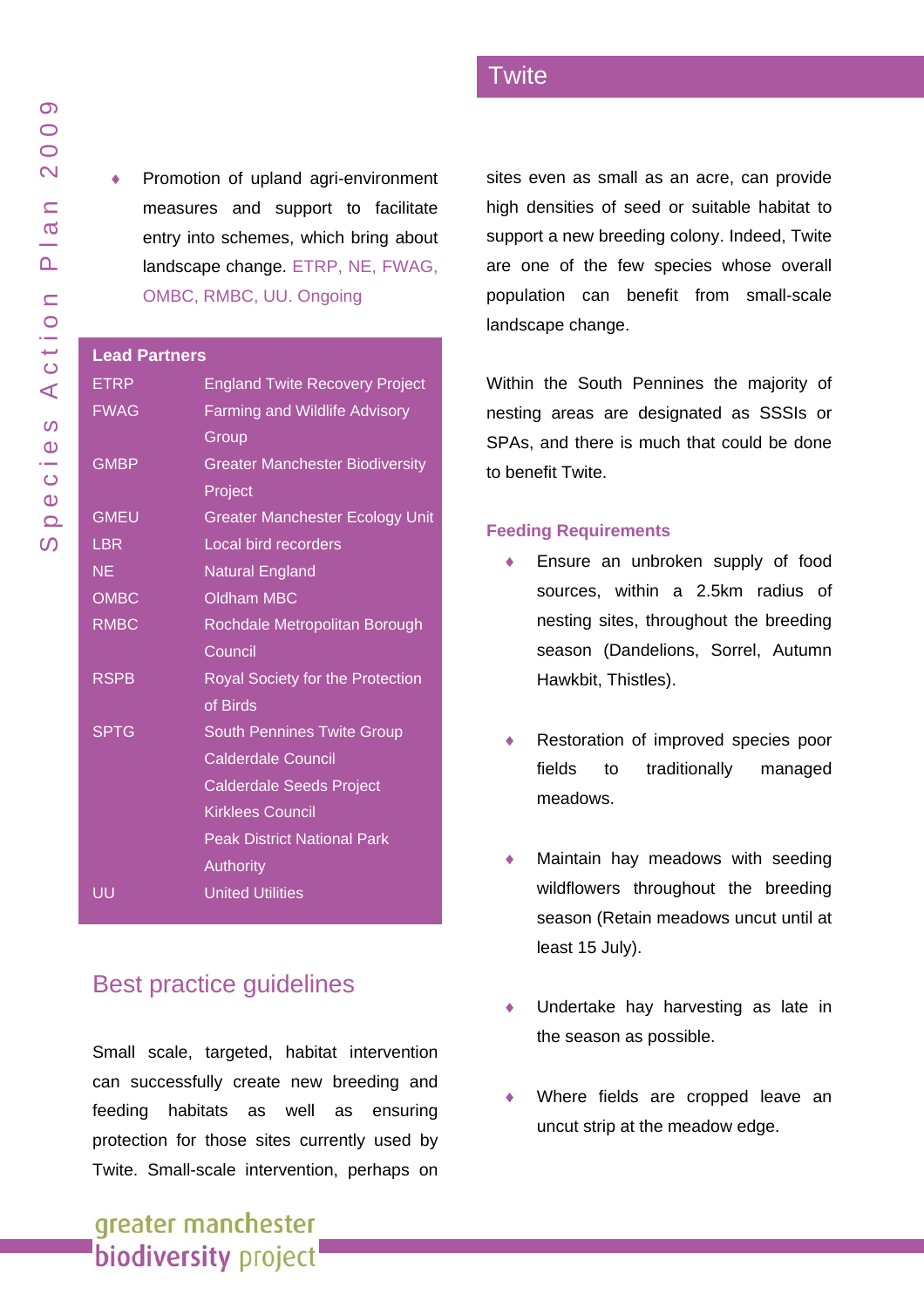- Liaison with local authorities to stagger roadside cuts every two years to maintain alternate feeding areas.
- Temporary fencing of field margins to prevent livestock grazing and allow late summer seed sources to develop.
- Establishment of flower and seed bearing mixes within the curtilage of reservoir operational areas.



#### **Nesting Requirements**

- Maintain, or create, a heterogenous mix of moorland vegetation, particularly of Heather, Bracken and Bilberry, particularly in steep sided cloughs.
- Prevent the development of moorland dominated by coarse grasses, particularly *Molinia* and *Nardus*.
- Reduce overgrazing by lowering stocking density to a density suitable

for maintaining a mixed moorland flora.

- ♦ moorland on slopes to encourage tall mosaics of Heather and Bilberry to Fencing out areas of clough or develop as nesting habitat.
- Avoid Bracken control on steep slopes ♦ at the moorland edge.
- Reduce over burning by lengthening burning rotations and protecting against uncontrolled wildfires.

**Further information about managing land for Twite can be found here:** 

Twite Land Management Advice - RSPB

## Links to relevant BAP's

Farmland birds Grasslands Uplands

## References

Brown, A. & Grice, P. *Birds in England* (2005) T & A.D. Poyser

of Europe, the Middle East and North Africa: Cramp, S. (Ed) (1994) *Handbook of the Birds*